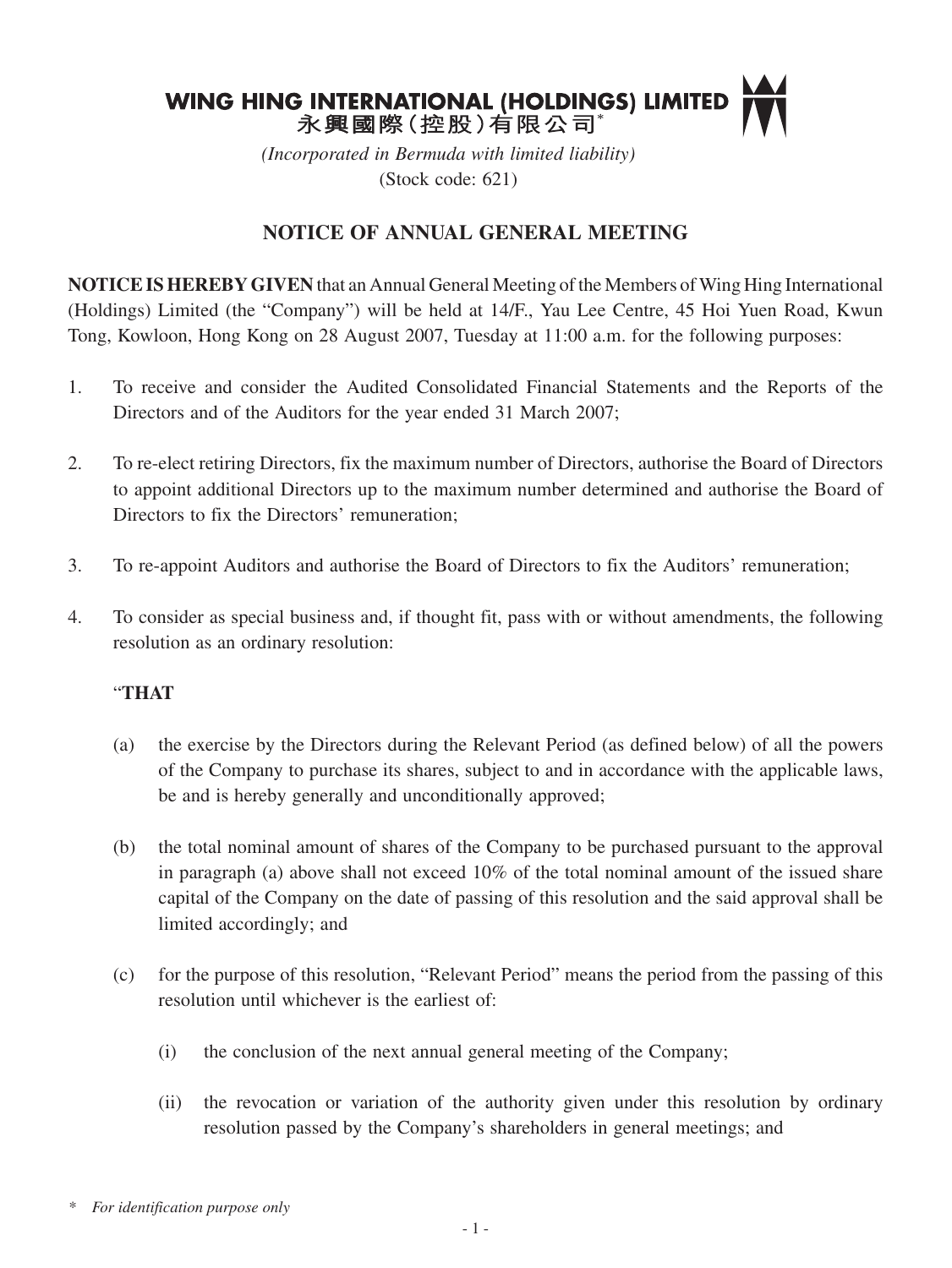- (iii) the expiration of the period within which the next annual general meeting of the Company is required by the Bye-laws of the Company or any applicable laws to be held.";
- 5. To consider as special business and, if thought fit, pass with or without amendments, the following resolution as an ordinary resolution:

### "**THAT**

- (a) the exercise by the Directors during the Relevant Period (as defined below) of all the powers of the Company to issue, allot and deal with additional shares of the Company and to make or grant offers, agreements and options which would or might require shares to be allotted, issued or dealt with during or after the end of the Relevant Period (as defined below), be and is hereby generally and unconditionally approved, provided that, otherwise than pursuant to (i) a rights issue where shares are offered to shareholders on a fixed record date in proportion to their then holdings of shares (subject to such exclusions or other arrangements as the Directors may deem necessary or expedient in relation to fractional entitlements or having regard to any restrictions or obligations under the laws of, or the requirements of any recognized regulatory body or any stock exchange in any territory outside Hong Kong) or (ii) any option scheme or similar arrangement for the time being adopted for the grant or issue to officers and/or employees of the Company and/or any of its subsidiaries and/or any eligible grantee pursuant to the scheme of shares or rights to acquire shares of the Company, or (iii) any scrip dividend scheme or similar arrangement providing for the allotment of shares in lieu of the whole or part of a dividend on shares of the Company in accordance with the Bye-laws of the Company, the total nominal amount of additional shares to be issued, allotted, dealt with or agreed conditionally or unconditionally to be issued, allotted or dealt with shall not in total exceed 20% of the total nominal amount of the issued share capital of the Company on the date of passing of this resolution and the said approval shall be limited accordingly; and
- (b) for the purpose of this resolution, "Relevant Period" means the period from the passing of this resolution until whichever is the earliest of:
	- (i) the conclusion of the next annual general meeting of the Company;
	- (ii) the revocation or variation of the authority given under this resolution by ordinary resolution passed by the Company's shareholders in general meetings; and
	- (iii) the expiration of the period within which the next annual general meeting of the Company is required by the Bye-laws of the Company or any applicable laws to be held.";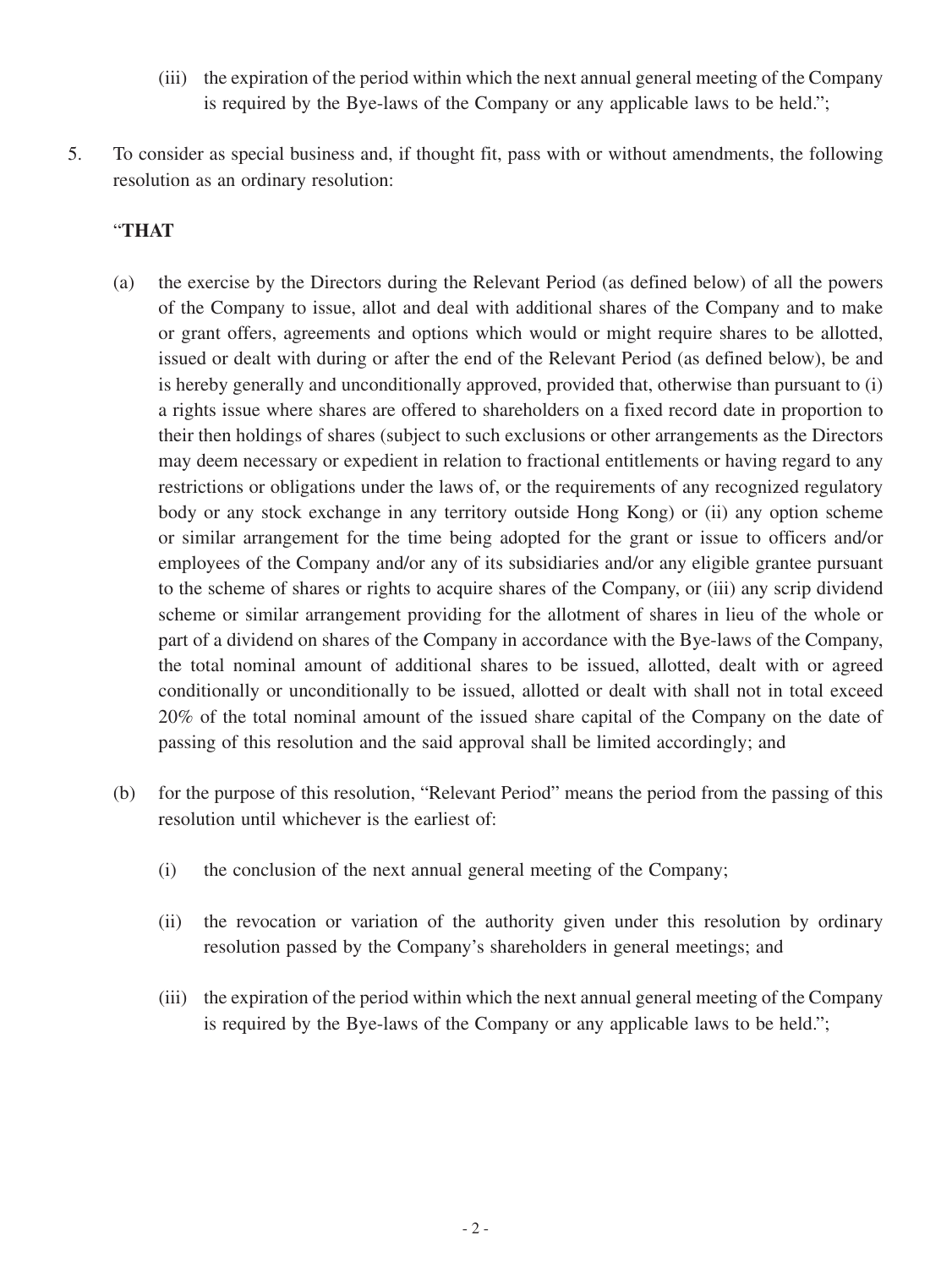6. To consider as special business and, if thought fit, pass with or without amendments, the following resolution as an ordinary resolution:

"**THAT** the general mandate granted to the Directors of the Company pursuant to resolution no. 5 above and for the time being in force to exercise the powers of the Company to allot shares and to make or grant offers, agreements and options which might require the exercise of such powers be and is hereby extended by the total nominal amount of shares in the capital of the Company repurchased by the Company pursuant to the exercise by the Directors of the Company of the powers of the Company to purchase such shares since the granting of such general mandate referred to in the above resolution no. 5, provided that such amount shall not exceed 10% of the total nominal amount of the issued share capital of the Company on the date of passing of this resolution."

7. To consider as special business and, if thought fit, pass the following resolution as a special resolution:

"**THAT** the existing Memorandum of Association of the Company be and are hereby amended in the following manner:

(a) Clause 6

By deleting the existing Clause 6 of the Memorandum of Association and substituting therefor the following new Clause 6:

- "6. The objects of the Company are unrestricted."
- (b) Clause 7

By deleting the existing Clause 7 of the Memorandum of Association and substituting therefor the following new Clause 7:

- "7. The Company shall have the following powers:–
- (i) The powers of a natural person;
- (ii) Subject to the provisions of Section 42 of the Companies Act 1981, to issue preference shares which at the option of the holders thereof are to be liable to be redeemed; and
- (iii) To purchase its own shares in accordance with the provisions of Section 42A of the Companies Act 1981."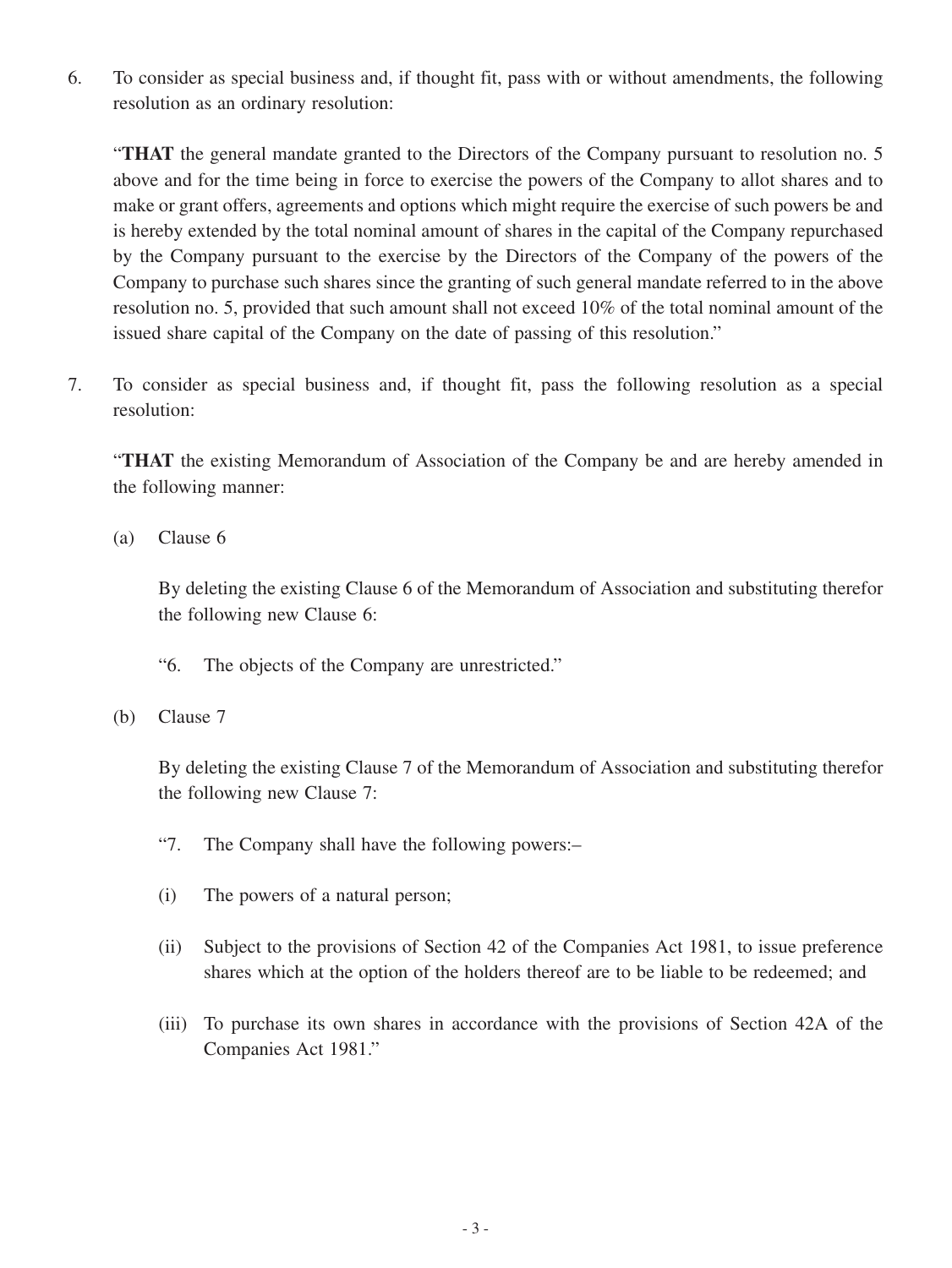8. To consider as special business and, if thought fit, pass the following resolution as a special resolution:

"**THAT** the existing Bye-laws of the Company be and are hereby amended in the following manner:

(a) Bye-law  $1.(A)$ 

By deleting the existing definition of "seal" in its entirety and substituting therefor the following new definition:

""Seal" shall mean any one or more common seals, if any, from time to time of the Company for use in Bermuda or in any place outside Bermuda."

By deleting the existing definition of "writing" or "printing" in its entirety and substituting therefor the following new definition:

""writing" or "printing" shall include writing, printing, lithography, photography, typewriting, electronic records and every other mode of representing words or figures in a legible form."

By adding the following new definition immediately before the definition of "appointed newspaper":

"address" shall have the ordinary meaning given to it and shall include any facsimile number, electronic number or address or website used for the purposes of any communication pursuant to these Bye-laws.

By adding the following new definitions immediately before the definition of "Head Office":

"electronic" shall mean relating to technology having electrical, digital, magnetic, wireless, optical electromagnetic or similar capabilities and such other meanings as given to it in the Electronic Transactions Act 1999 of Bermuda as may be amended from time to time.

"full financial statements" shall mean the financial statements that are required under section 87(1) of the Companies Act as may be amended from time to time.

By adding the following new definition immediately before the definition of "Stock Exchange":

"Statutes" shall mean the Companies Act, the Electronic Transactions Act 1999 of Bermuda, and every other act (as amended from time to time) for the time being in force of the Legislature of Bermuda applying to or affecting the Company, the Memorandum of Association and/or these presents.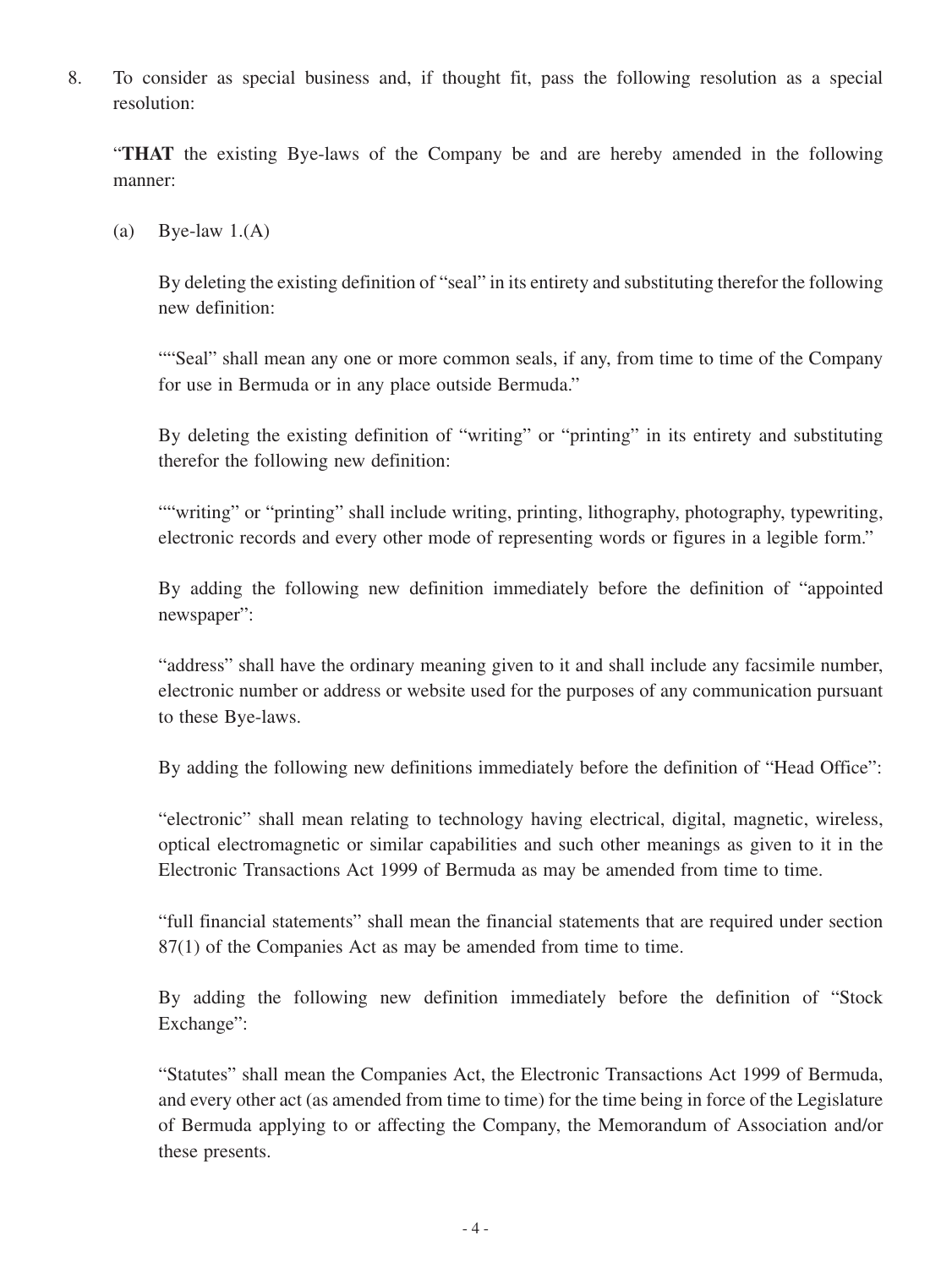By adding the following new definition immediately before the definition of "Transfer Office":

"summarized financial statements" shall have the meaning ascribed to them in the section 87A(3) of the Companies Act as may be amended from time to time.

(b) Bye-law 14

By deleting the existing Bye-law 14 in its entirety and substituting therefor the following new Bye-law 14:

- "14. Every certificate for shares, warrants or debentures or representing any other form of securities of the Company shall be issued under the Seal of the Company, which for this purpose may be a securities seal or signed by a Director, the Secretary or any person authorized by the Board for that purpose."
- (c) Bye-law  $69$  (B)

By deleting the existing Bye-law 69 (B) in its entirety and substituting therefor the following new Bye-law 69 (B):

- $\mathcal{L}(B)(i)$  Save where a general meeting is required by the Companies Act, anything which may be done by Ordinary Resolution or Special Resolution in general meeting may be done by resolution in writing, signed by the required majority of the shareholders or any class thereof or their proxies, or in the case of a shareholder that is a corporation (whether or not a company within the meaning of the Companies Act) by its representative on behalf of such shareholder, being the required majority of the shareholders of the Company or any class thereof who at the date of the notice of the resolution in writing would be entitled to attend a meeting and vote on the resolution. Such resolution in writing may be signed in as many counterparts as may be necessary.
	- (ii) Notice of any resolution in writing to be made under this Bye-law shall be given, and a copy of the resolution shall be circulated, in the same manner as that required for a notice of a general meeting of the Company at which the resolution could have been considered, except that the length of the period of notice shall not apply.
	- (iii) The accidental omission to give notice of, or to circulate a copy of, a resolution in writing to be made under this Bye-law, or the non-receipt of such notice or copy by, any person entitled to receive such notice or copy shall not invalidate the passing of the resolution.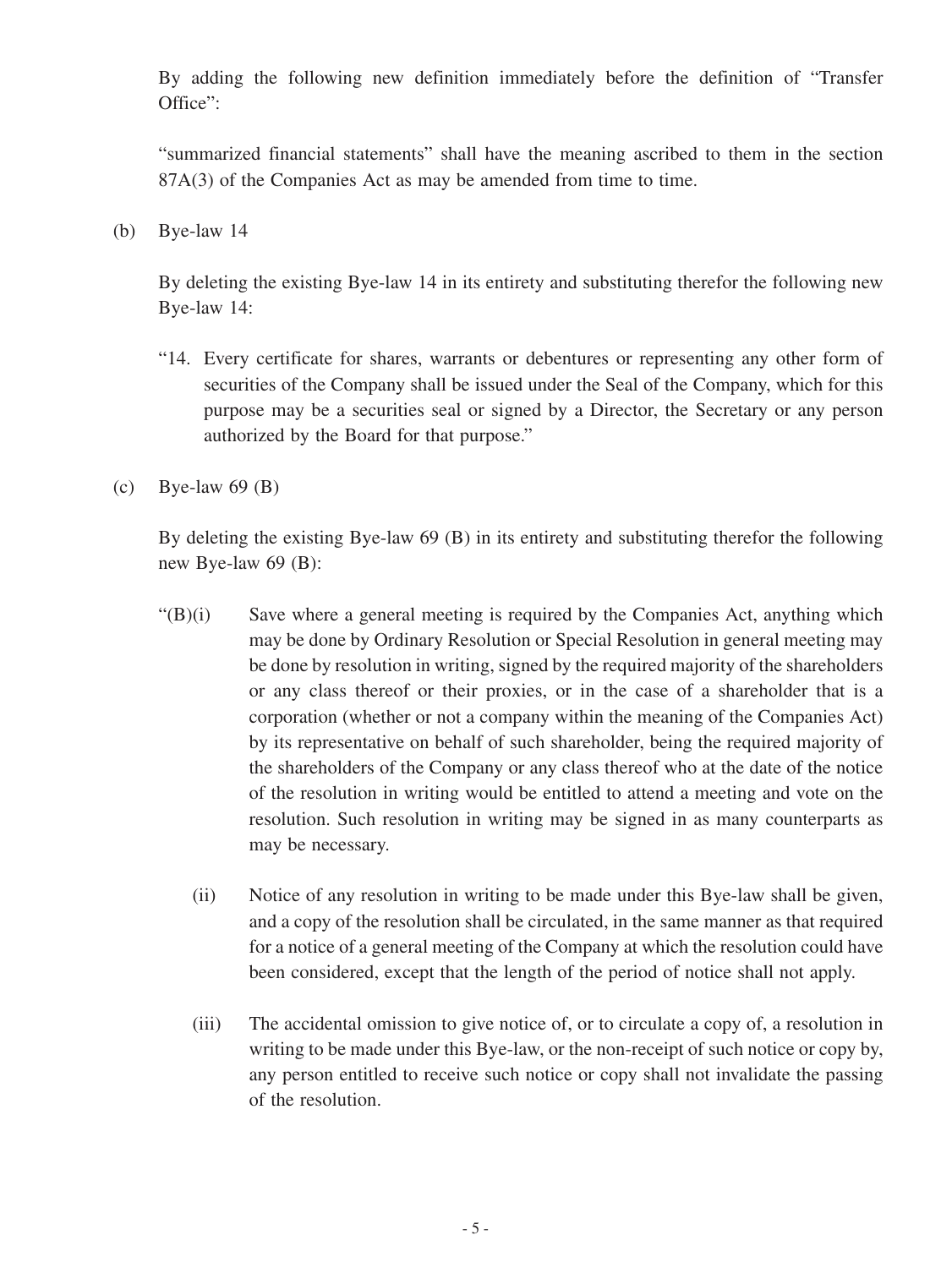- (iv) For the purposes of this Bye-law, the date of the resolution in writing is the date when the resolution is signed by, or on behalf of, the shareholder who establishes the majority of votes required for the passing of the resolution and any reference in any enactment to the date of passing of a resolution is, in relation to a resolution in writing made in accordance with this Bye-law, a reference to such date.
- (v) A resolution in writing made in accordance with this Bye-law is as valid as if it had been passed by the Company in general meeting or, if applicable, by a meeting of the relevant class of shareholders of the Company, as the case may be. A resolution in writing made in accordance with this Bye-law shall constitute minutes for the purposes of the Companies Acts and these Bye-laws."

#### (d) Bye-law  $74(A)$

By adding the following new Bye-law 74A immediately after Bye-law 74:

" $74(A)$  A meeting of the shareholders or any class thereof may be held by means of such telephone, electronic or other communication facilities (including, without limiting the generality of the foregoing, by telephone, or by video conferencing) as permit all persons participating in the meeting to communicate with each other simultaneously and instantaneously, and participation in such a meeting shall constitute presence in person at such meeting."

with the following marginal note:

"Methods of attending meetings of shareholders"

(e) Bye-law 79

By deleting the existing Bye-law 79 in its entirety and substituting therefor the following new Bye-law 79:

- "79. At any general meeting a resolution put to the vote of the meeting shall be decided on a show of hands or by a count of votes received in the form of electronic records unless voting by way of a poll is required by the rules of the Designated Stock Exchange or a poll is (before or on the declaration of the result of the show of hands or count of votes received as electronic records or on the withdrawal of any other demand of a poll) demanded:–
	- (i) by the Chairman of the meeting; or
	- (ii) by at least three shareholders present in person or by a duly authorized corporate representative or by proxy for the time being entitled to vote at the meeting; or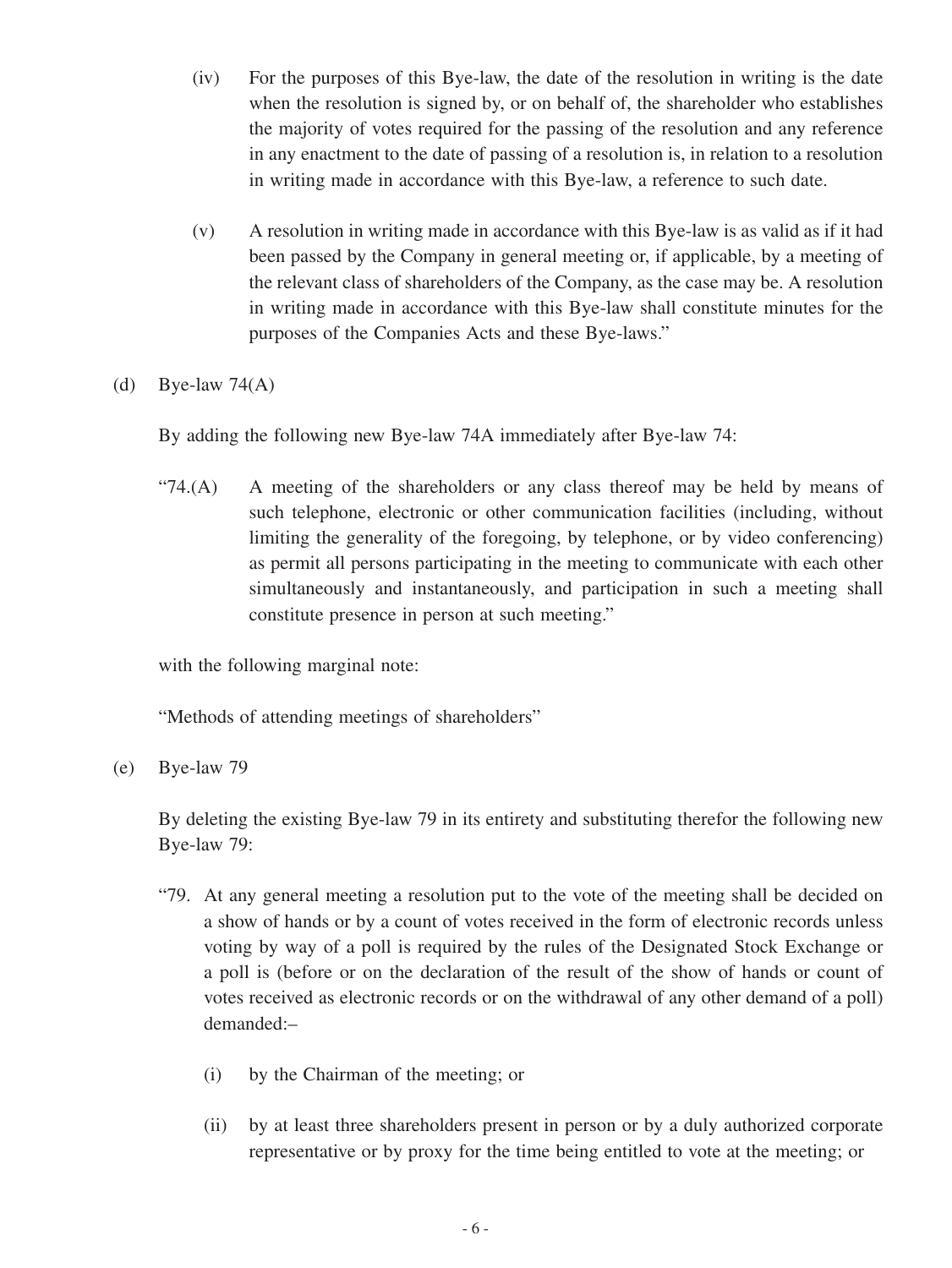- (iii) by any shareholder or shareholders present in person or by a duly authorized corporate representative or by proxy and representing not less than one-tenth of the total voting rights of all the shareholders having the right to vote at the meeting; or
- (iv) by any shareholder or shareholder present in person or by a duly authorized corporate representative or by proxy and holding shares in the Company conferring a right to vote at the meeting being shares on which an aggregate sum has been paid up equal to not less than one-tenth of the total sum paid up on all the shares conferring that right.

Unless a poll be so demanded and the demand is not withdrawn, a declaration by the Chairman that a resolution has on a show of hands or count of votes received as electronic records been carried or carried unanimously, or by a particular majority, or lost, and an entry to that effect in the book containing the minutes of the proceedings of the Company shall be conclusive evidence of the fact without proof of the number or proportion of the votes recorded in favor or against such resolution."

(f) Bye-law 82

By deleting the existing Bye-law 82 in its entirety and substituting therefor the following new Bye-law 82:

- "82. In the case of an equality of votes, whether on a show of hands or count of votes received as electronic records or on a poll, the Chairman of the meeting at which the show of hands or count of votes received as electronic records takes place or at which the poll is demanded, shall be entitled to a second or casting vote. In case of any dispute as to the admission or rejection of any vote the Chairman shall determine the same, and such determination shall be final and conclusive."
- (g) Bye-law 85

By deleting the existing Bye-law 85 in its entirety and substituting therefor the following new Bye-law 85:

"85. Subject to any special rights, privileges or restrictions as to voting for the time being attached to any class or classes of shares, at any general meeting on a show of hands (if being a corporation by its duly authorized representative) or by proxy or by a vote received by electronic records every member shall have one vote and on a poll every member present in person (if being a corporation, by its duly authorized representative) or by proxy shall have one vote for every share of which he is the holder which is fully paid up or credited as fully paid up (but so that no amount paid or credited as paid up on a share in advance of calls or installments shall be treated for the foregoing purposes as paid up on the share). On a poll, a member entitled to more than one vote need not use all his votes or cast all the votes he uses in the same way."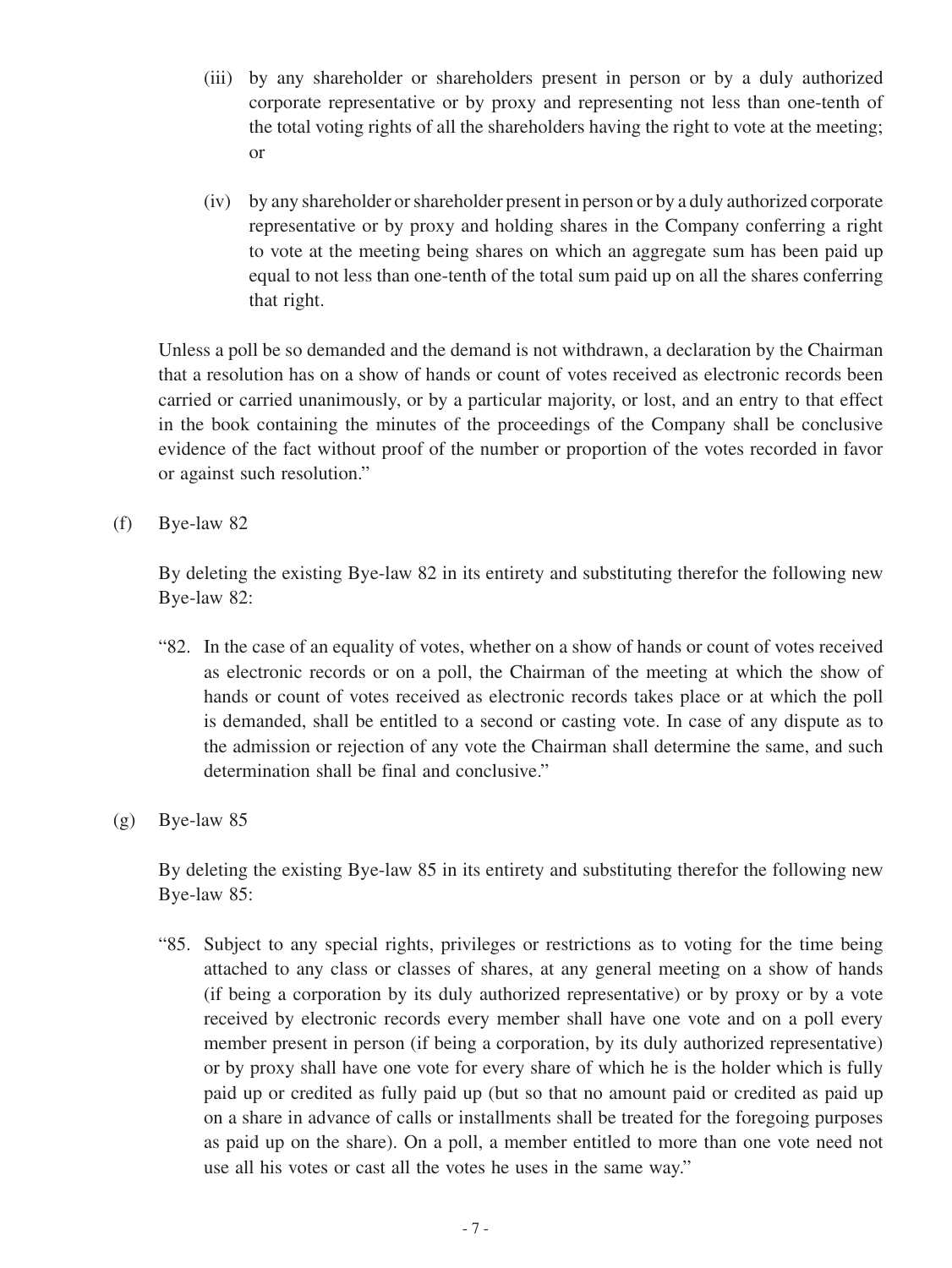### (h) Bye-law 119

By deleting the existing Bye-law 119 in its entirety and substituting therefor the following new Bye-law 119:

- "119. The Board may from time to time elect amongst the Directors a President and a Vice-President or a Chairman and a Deputy Chairman and may from time to time elect or otherwise appoint other officers and determine the period for which each of them is to hold office. The Chairman (if any), or in his absence the Deputy Chairman (if any) shall preside at meetings of the Board, or if no such Chairman or Deputy Chairman is elected or appointed, or if at any meeting the Chairman or the Deputy Chairman is not present within five minutes after the time appointed for holding the same, the Directors present shall choose one of their number to be Chairman of such meeting. Subject to Bye-law 98, all the provisions of Bye-laws 113, 114 and 115 shall mutatis mutandis apply to any director appointed to an office in accordance with the provisions of this Bye-law."
- (i) Bye-law 139

By deleting the existing Bye-law 139 in its entirety and substituting therefor the following new Bye-law 139:

"139. The Company may authorize the production of one or more Seals. The Board shall provide for the safe custody of each Seal, and no Seal shall be used without the authority of the Board or a committee of the Board authorized by the Board in that behalf.

In the event that the Board does not authorize the production of a Seal, any document required to be under Seal or executed as a deed on behalf of the Company shall be signed or executed by any person authorized by the Board for that purpose.

Subject to these Bye-laws, any instrument to which a Seal is affixed shall be signed autographically by one Director and the Secretary, or by 2 Directors, or by any person or persons (including a Director and/or the Secretary) authorized by the Board for that purpose, provided that as regards any certificates for shares or debentures or other securities of the Company the Directors may by resolution determine that such signature shall be dispensed with or affixed by some method or system of mechanical signature other than autographic as specified in such resolution or that such certificates need not be signed by any person."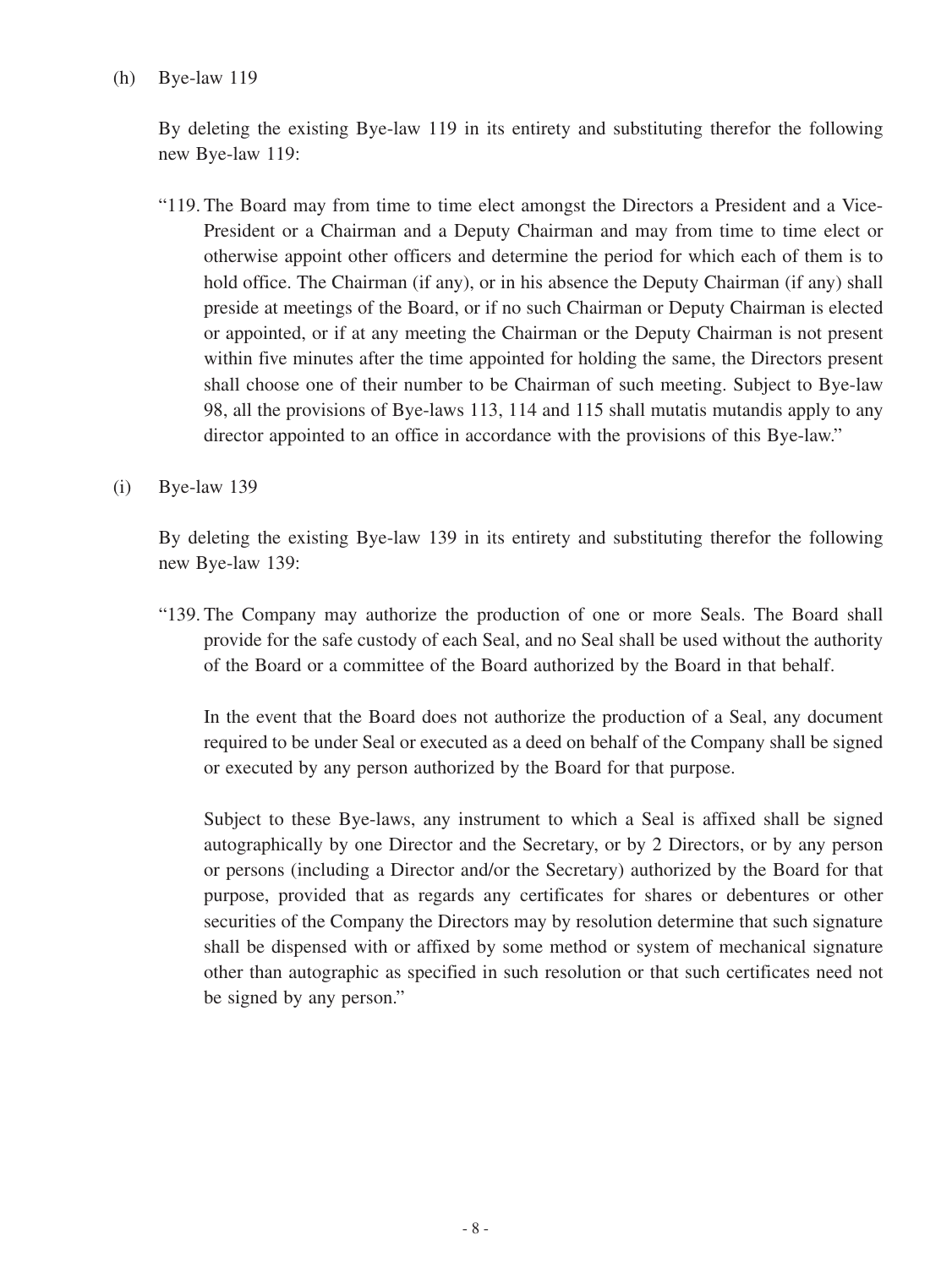## $(i)$  Bye-law 142  $(A)$

By deleting the existing Bye-law 142(A) in its entirety and substituting therefor the following new Bye-law 142(A):

- "(A) The Board may from time to time and at any time, by power of attorney appoint any company, firm or person or any fluctuating body of persons, whether nominated directly or indirectly by the Board, to be the attorney or attorneys of the Company for such purposes and with such powers, authorities and discretions (not exceeding those vested in or exercisable by the Board under these Bye-laws) and for such period and subject to such conditions as it may think fit, and any such power of attorney may contain such provisions for the protection and convenience of persons dealing with any such attorney as the Board may think fit, and may also authorize any such attorney to sub-delegate all or any of the powers, authorities and discretions vested in him."
- (k) Bye-law 142 (B)

By deleting the existing Bye-law 142 (B) in its entirety and substituting therefor the following new Bye-law 142 (B):

- "(B) The Company may in writing empower any person, either generally or in respect of any specified matter, as its attorney to execute deeds and instruments on its behalf and to enter into contracts and sign the same on its behalf and every deed signed by such attorney on behalf of the Company shall bind the Company."
- (l) Bye-law 165 (B)

By deleting the word "Every" at the beginning of the existing Bye-law 165 (B) and substituting therefor the following words "Subject to paragraph (C) below, every".

(m) Bye-law 165 (C) and 165 (D)

By adding the following new Bye-law 165 (C) and 165 (D) immediately after Bye-law 165 (B):

"(C) The Company may send summarized financial statements to members of the Company who has, in accordance with the Statutes and any applicable rules prescribed by the Stock Exchange, consented and elected to receive summarized financial statements instead of the full financial statements. The summarized financial statements must be accompanied by an auditor's report and notice informing the member how to notify the Company that he elects to receive the full financial statements. The summarized financial statements, notice and auditor's report must be sent not less than twenty-one days before the general meeting to those members that consented and elected to receive the summarized financial statements.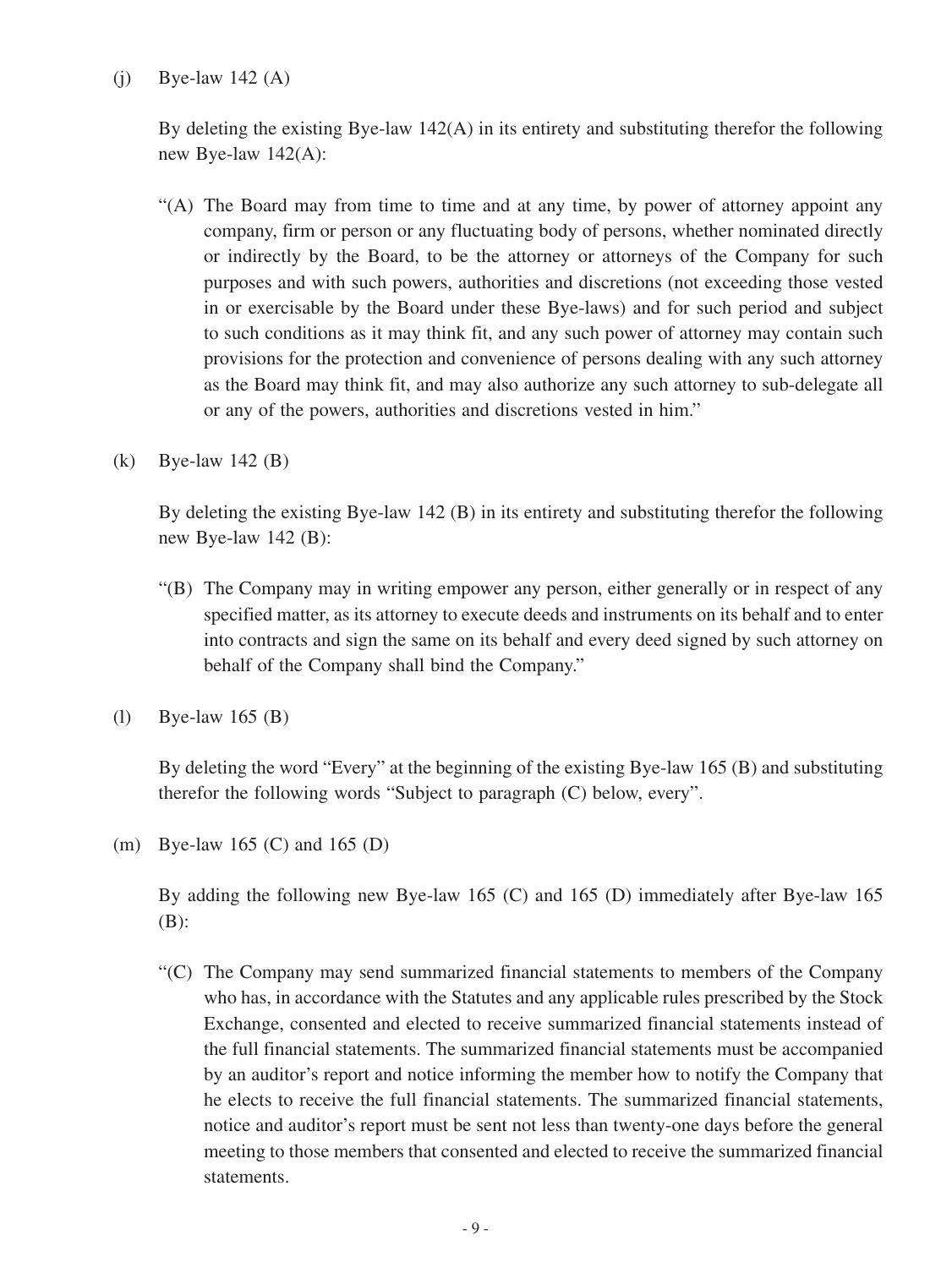- (D) Subject to Section 88 of the Companies Act, the Company shall send the full financial statements to a member within seven days of receipt of the member's election to receive the full financial statements."
- (n) Bye-law 170

By deleting the existing Bye-law 170 and substituting therefor the following new Bye-law 170(A) and 170(B):

- " $170(A)(1)$  Except where otherwise expressly stated, any notice to be given to or by any person pursuant to these Bye-laws shall be in writing or, to the extent permitted by the Statutes and any applicable rules prescribed by the Stock Exchange from time to time and subject to this Bye-law, contained in an electronic communication. A notice calling a meeting of the Directors need not be in writing.
	- (2) A notice or document (including a share certificate) may be served on or delivered to any member of the Company either personally or by sending it through the post in a prepaid envelope or wrapper addressed to such member at his registered address as appearing in the register or by leaving it at that address addressed to the member or by any other means authorised in writing by the member concerned or by publishing it by way of advertisement in at least one English language newspaper and one Chinese language newspaper circulating generally in Hong Kong. In case of joint holders of a share, all notices shall be given to that one of the joint holders whose name stands first in the register and notice so given shall be sufficient notice to all the joint holders. Without limiting the generality of the foregoing but subject to the Statutes and any rules prescribed by the Stock Exchange from time to time, a notice or document may be served or delivered by the Company to any member by electronic means to such address as may from time to time be authorised by the member concerned or by publishing it on a computer network and notifying the member concerned, in such manner as he may from time to time authorise, that it has been so published.
	- (3) Any such notice or document may be served or delivered by the Company by reference to the register as it stands at any time not more than fifteen days before the date of service or delivery. No change in the register after that time shall invalidate that service or delivery. Where any notice or document is served or delivered to any person in respect of a share in accordance with these Bye-laws, no person deriving any title or interest in that share shall be entitled to any further service or delivery of that notice or document.
	- (B)(1) Any notice or document required to be sent to or served upon the Company, or upon any officer of the Company, may be sent or served by leaving the same or sending it through the post in a prepaid envelope or wrapper addressed to the Company or to such officer at the Company's Head Office or Registered Office.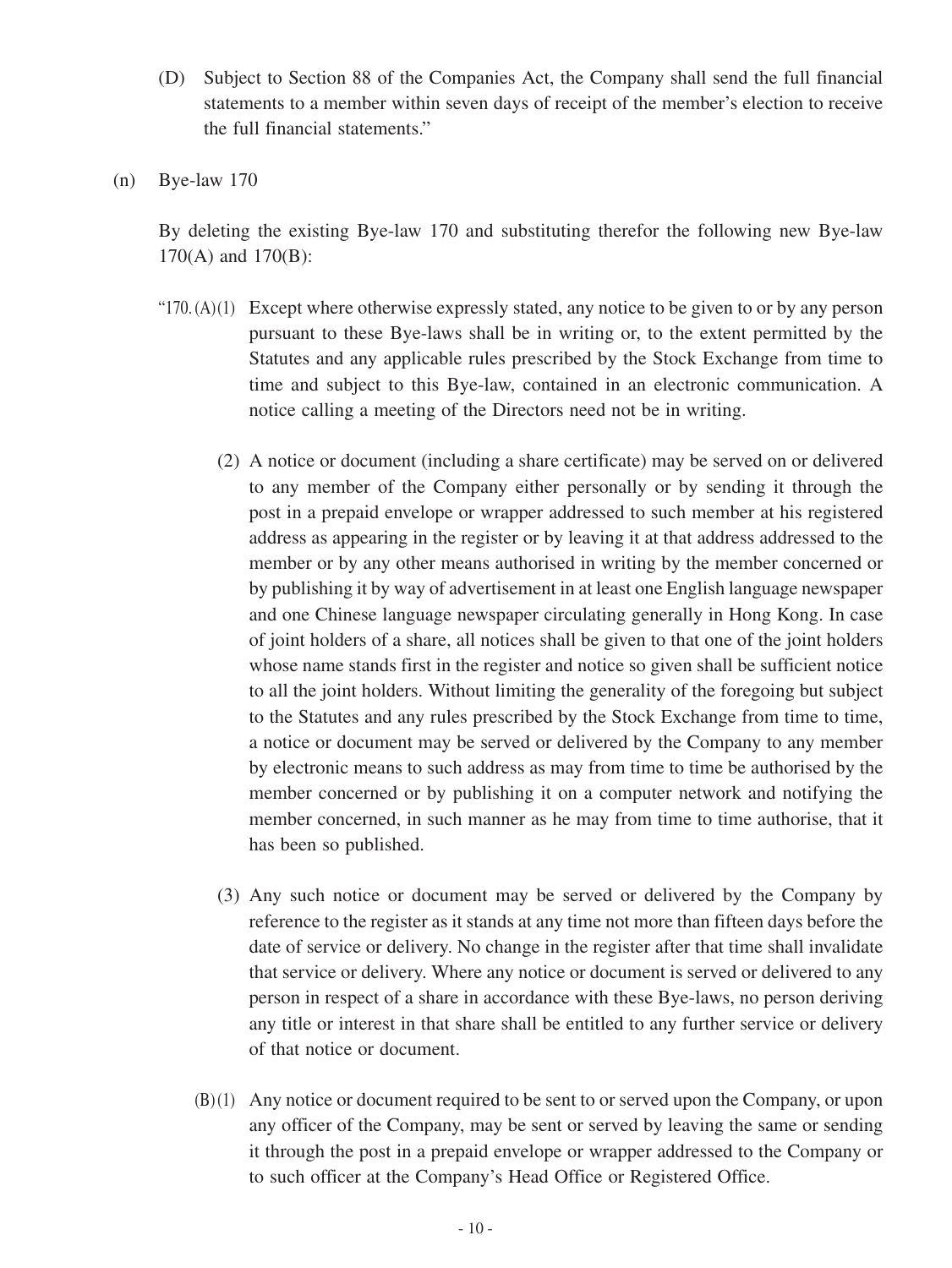(2) The Directors may from time to time specify the form and manner in which a notice may be given to the Company by electronic means, including one or more addresses for the receipt of an electronic communication, and may prescribe such procedures as they think fit for verifying the authenticity or integrity of any such electronic communication. Any notice may be given to the Company by electronic means only if it is given in accordance with the requirements specified by the Directors."

(o) Bye-law 172

By deleting the existing Bye-law 172 and substituting therefor the following new Bye-law 172:

"172. Any notice or other document, if sent by mail, postage prepaid, shall be deemed to have been served or delivered on the day following that on which the letter, envelope, or wrapper containing the same is put into the post. In proving such service it shall be sufficient to prove that the letter, envelope or wrapper containing the notice or document was properly addressed and put into the post as prepaid mail. Any notice or document not sent by post but left by the Company at a registered address shall be deemed to have been served or delivered on the day it was so left. Any notice or document, if sent by electronic means (including through any relevant system), shall be deemed to be have been given on the day following that on which the electronic communication was sent by or on behalf of the Company. Any notice or document served or delivered by the Company by any other means authorised in writing by the member concerned shall be deemed to have been served when the Company has carried out the action it has been authorised to take for that purpose. Any notice or other document published by way of advertisement or on a computer network shall be deemed to have been served or delivered on the day it was so published."

> By order of the Board **Ng Tat Leung, George** *Chairman and Managing Director*

Hong Kong, 31 July 2007